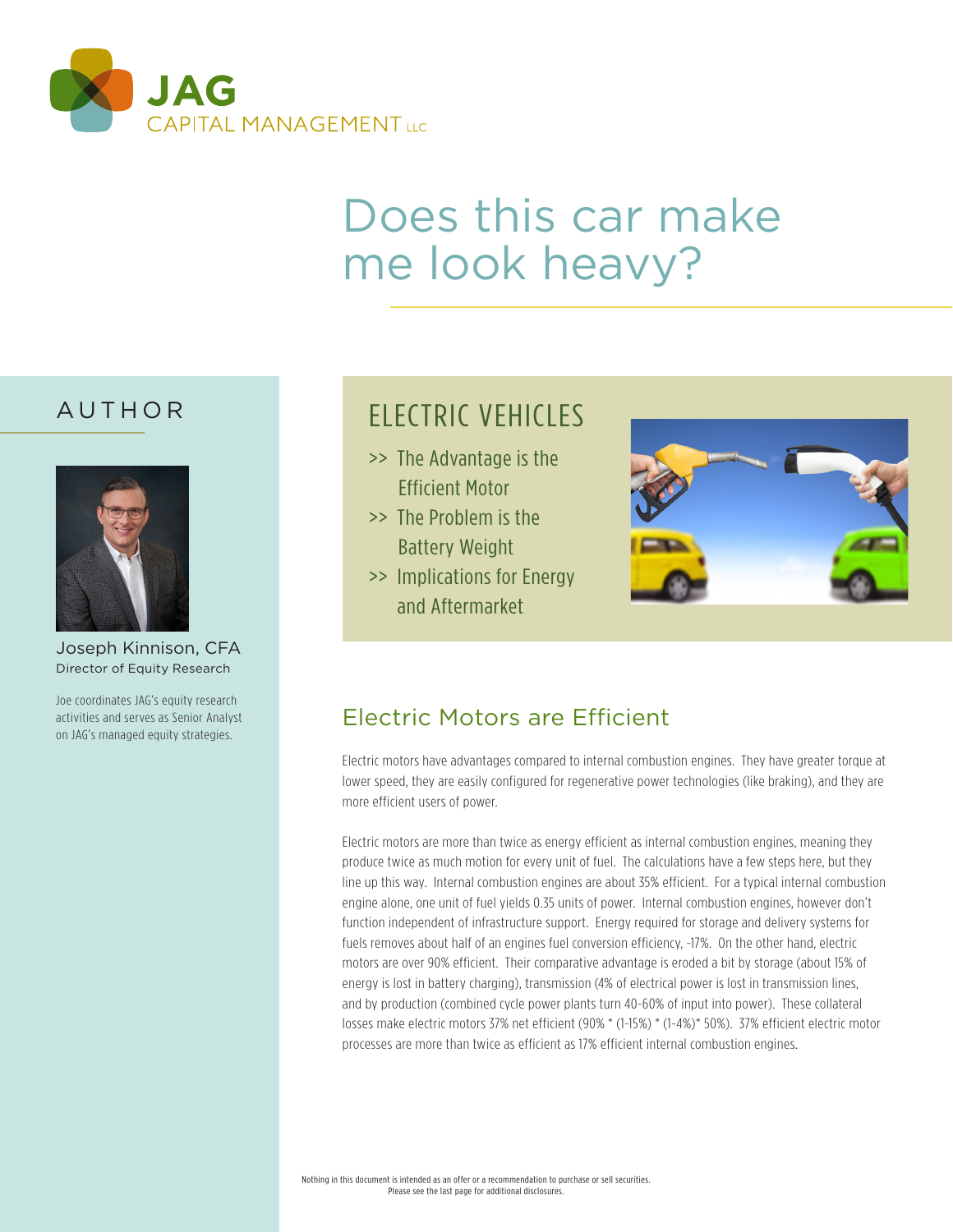Electric motors are gaining share in transportation markets, albeit from a very small base. If electric motors continue to advance on internal combustion engines, one of the outcomes will be a reduction in petroleum use. A 15 gallon tank-full of gasoline can power an average vehicle for 400 miles. In electric power terms, each gallon yields 33.41kwh of energy per gallon (Alternative Fuels Data Center), for a total of 501kwh used to go 400 miles. On a per mile basis, the energy used by our sample internal combustion engine is 1.25kwh per mile. Comparatively, representative electric vehicles use a full 60kwh battery pack to travel 250 miles, 0.24kwh of energy used per mile. Both of these figures represent efficiency once the power resides on a vehicle. Adjusting numbers for the supply chains described above, an average internal combustion powered vehicle uses 2.5kwh of energy per mile while a representative EV uses 0.56kwh of energy per mile.

#### Petroleum Demand is Falling

According to *InsideEVs*, there were 199,826 battery powered automobiles sold in the US in 2017. CNN estimates that sum to be 1.5% of all US cars produced. Average miles per vehicle driven in the US nears 12,000 per year, so the EV's sold in 2017 would be expected to travel 2.4 million miles in the year ahead. If each of those 2.4 million miles travelled uses 1.94kwh's less energy than that consumed by the vehicles the EV's replaced (2.50 – 0.56), then the country will consume 4.7 million fewer kilowatt hours of energy this year. While that sounds like a lot, such a reduction in power consumption would represent a decline of 0.04% of the energy consumed in the US in 2017. As it relates to petroleum use, the reduction would be higher as 61% of electric power is petroleum-based compared to about 90% of gasoline content, adjusting for ethanol and other chemical additives. At current production rates, an additional 320,000 EV's will hit the road in the US during 2018 (1.9% market share), and as those numbers grow, the decline in overall petroleum use accumulates. Fiat Chrysler's Sergio Marchionne predicts that "fewer than half the cars sold will be fully combustion powered" by 2025 (Bloomberg 1/15/18). That statement doesn't distinguish between fully electric and hybrid cars, but Ford provided some insight into that mix at the Detroit Auto Show saying 22 of their 40 planned EV's will be fully electric, 55%. Annual US auto production is near 17 million units, and Fiat and Ford estimates suggest that the industry is on a path to annual production of five million EV's per year over the next seven years. On that trajectory, all else equal, US power consumption will decline by 2% on an annual rate by then.



According to Green Car Reports, usage of public charging stations has grown each year since the first modern EV was released.

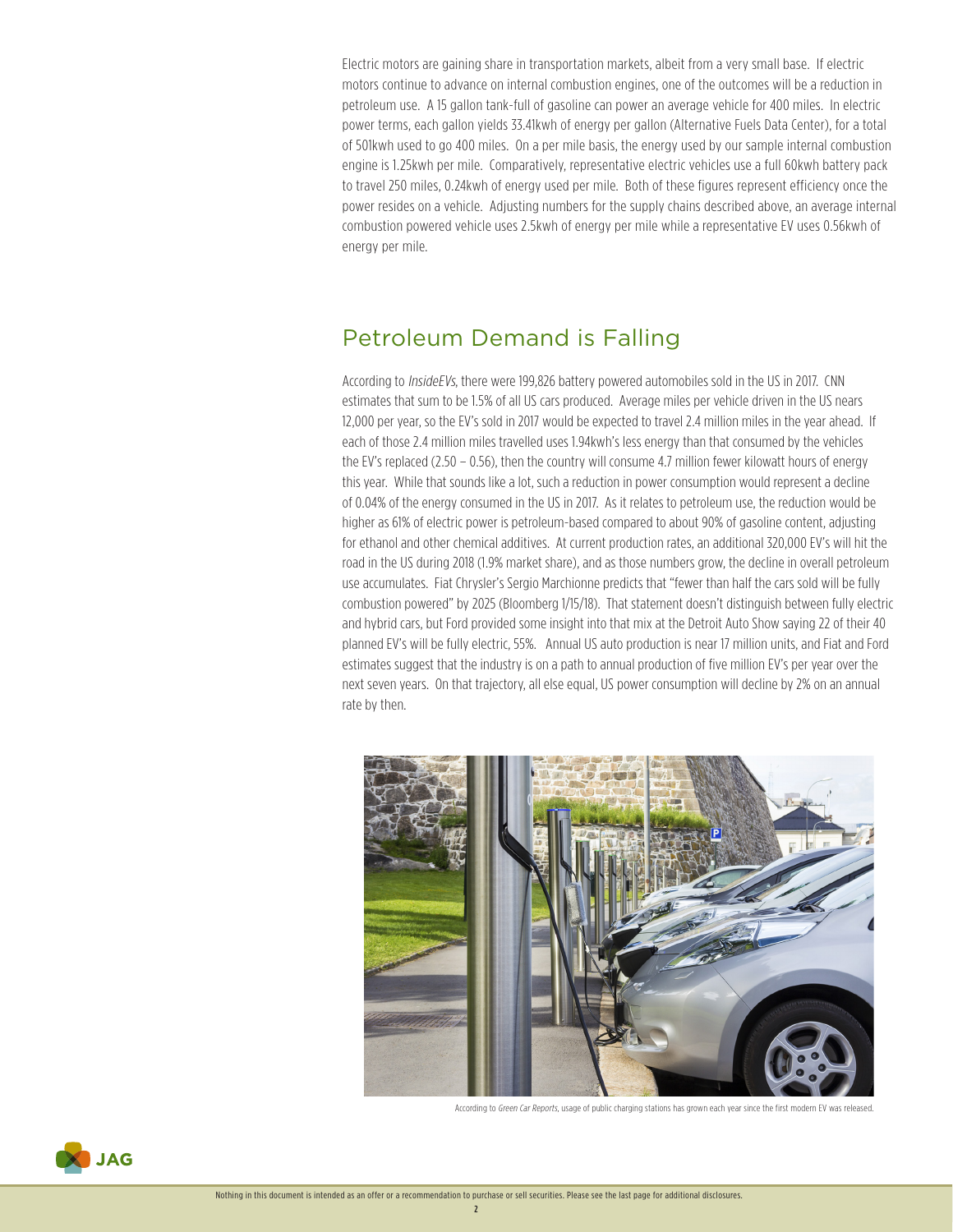# EV Weight is Preventing Mass Adoption

Despite the energy efficiency of the vehicles, a host of factors have kept EV's from meeting previous sales projections. The status of the tax incentive (\$7,500) in the US was in question for much of 2017, and the industry experienced sourcing issues, especially in lithium, a critical component for EV batteries. The issue retarding growth that may not be addressed near term is weight. A battery pack aboard an EV weighs over 1,000 pounds. While there are offsets to this weight, for example a transmission, which is not necessary on an EV, weighs over 200 pounds on average. Gas tanks, oil reservoirs, and catalytic converters are also not necessary parts for a fully electric vehicle. Those have a combined weight of about 150 pounds. So, while there are offsets, EV's weigh about 650 pounds more than combustion-powered vehicles. That additional weight seems to be an impediment to the vehicles both achieving customer desired range and to safety ratings. Improvements in battery density, some already achieved by Tesla's Gigafactory, are expected to reduce battery weight by 10% or more over the coming years. While that's probably not sufficient to solve the weight issue, such progress would encourage the current scientific thinking that a 50% reduction in ultimate EV battery weight is possible. Sony says they have developed a lithium-sulfur battery that is 40% more energy dense. It is expected to be available as soon as 2020. These scientific achievements becoming production ready seems necessary for EV's to achieve industry forecasts.

#### Demand for Maintenance Threatened

Some further improvement in battery density may be enough to enhance the attractiveness of EV's to US consumers. The electric motor, along with being more efficient, requires less maintenance. In our opinion, consumers would perceive some value from having no oil changes, no tune-ups, no spark plugs, no transmission maintenance, and more uptime. Brakes on an EV are often regenerative, and as such, they last twice as long as conventional brakes. A larger EV fleet is bad news for auto parts OEM's and retailers, oil change operations, filter manufacturers, as well as auto dealers who are sensitive to their parts and maintenance divisions. They see it coming, yet it fortifies their position to expect a slow adoption. In January 2018, Autozone's CEO said he is preparing for EV's to represent 20% of vehicle sales by 2030. While tires, windshield wipers, and other wear parts may be okay, EV's appear to be a net negative for auto parts and maintenance businesses.

# Conclusion

Through both lower energy use and reduced maintenance, the advantages of an electric motor over an internal combustion engine are evident. However, battery weight is slowing adoption of the EV platform. JAG's investment research will focus on developments in the battery area. If EV's ultimately become a material part of the US auto mix, demand for energy and aftermarket services would fall. We think a successful, long term EV investment strategy would be skeptical of energy and aftermarket holdings.